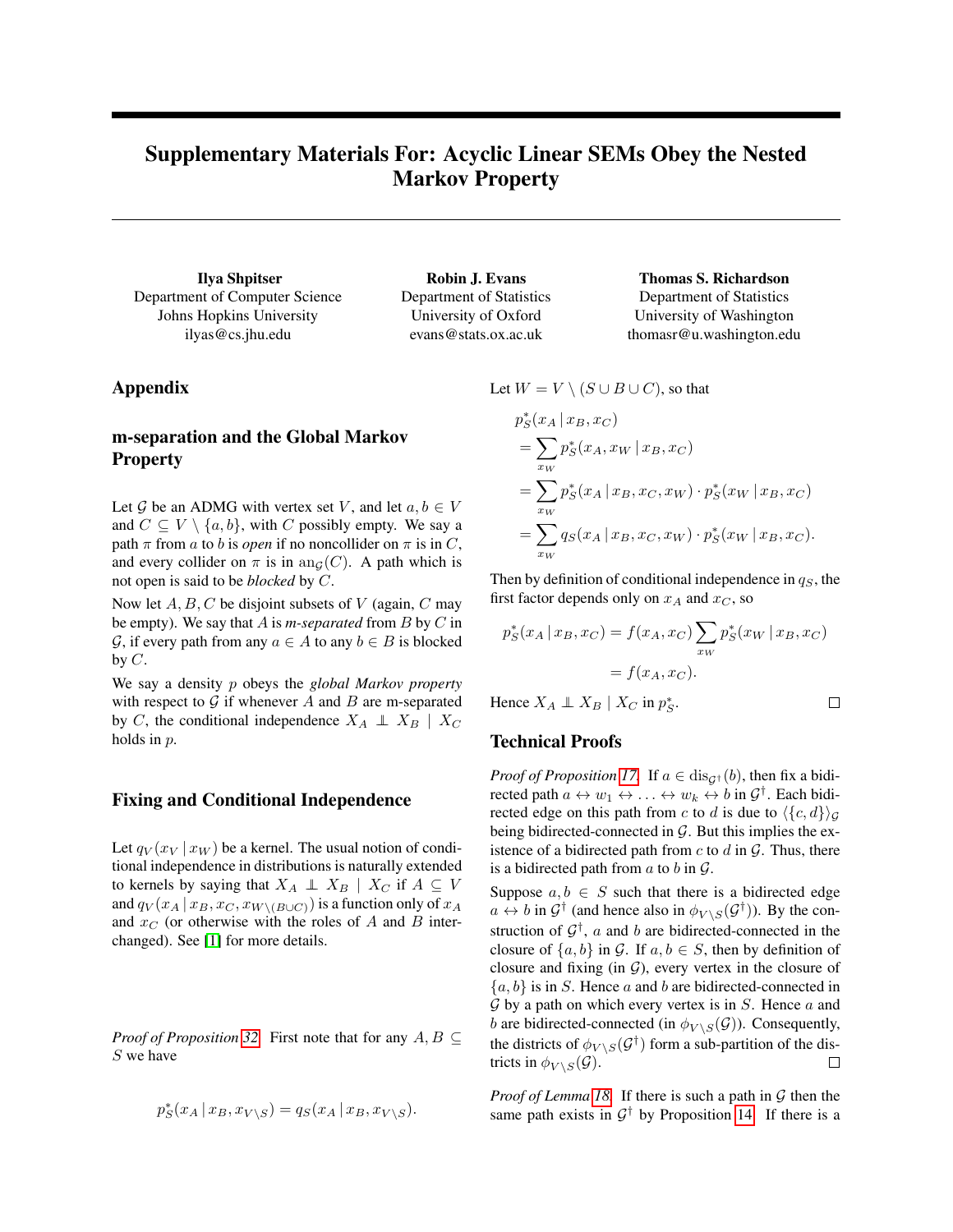path in  $\mathcal{G}^{\dagger}$  then consider an edge  $c \to d$ ; since this exists in  $\mathcal{G}^{\dagger}$  then  $c \in \text{pa}_{\mathcal{G}}(\langle d \rangle_{\mathcal{G}})$ , so there is a directed path in  $G$  from  $c$  to  $d$  whose internal vertices (if any) are all in  $\langle d \rangle_{\mathcal{G}} \setminus \{b\}$ . Such vertices are not fixable in  $\mathcal{G}$  by definition and therefore do not include  $v$ . Hence we have constructed a path that does not intersect v. П

*Proof of Theorem [19.](#page-0-0)* If v is fixable in  $G$ , then it is also fixable in  $G^{\dagger}$  by application of Propositions [15](#page-0-0) and [17.](#page-0-0)

By Proposition [17](#page-0-0) the districts of  $\phi_v(\mathcal{G}^{\dagger})$  forms a subpartition of the districts in  $\phi_v(\mathcal{G})$ . If a is an ancestor of b in  $\phi_v(\mathcal{G})$ , then this is because there is a directed path in  $G$  from  $a$  to  $b$  that does not intersect  $v$ ; by Lemma [18](#page-0-0) this happens if and only if there is such a path in  $\mathcal{G}^{\dagger}$ , and hence *a* is an ancestor of *b* in  $\phi_v(\mathcal{G}^{\dagger})$ . It follows that any vertex fixable in  $\phi_v(\mathcal{G})$  is also fixable in  $\phi_v(\mathcal{G}^{\dagger})$ , so a simple induction gives the first result.

Now let  $S \in \mathcal{R}(\mathcal{G})$ . We have  $a \to b$  in  $(\phi_{V \setminus S}(\mathcal{G}))^{\dagger}$ if and only if  $b \in S$  and  $a \in pa_{\phi_{V \setminus S}(\mathcal{G})}(\langle b \rangle_{\phi_{V \setminus S}(\mathcal{G})}).$ Since S is reachable,  $\langle b \rangle_{\phi_{V \setminus S}(G)} = \langle b \rangle_{G}$  by Proposition [4;](#page-0-0) and since  $\langle b \rangle_{\phi_{V \setminus S}(G)} \subseteq S$ , then  $\text{pa}_{\phi_{V \setminus S}(G)}(\langle b \rangle_{G}) =$  $pa_{\mathcal{G}}(\langle b \rangle_{\mathcal{G}})$ . Hence  $a \in pa_{\mathcal{G}}(\langle b \rangle_{\mathcal{G}})$ , which happens if and only if  $a \to b$  in  $\mathcal{G}^{\dagger}$ . But since  $S \ni b$  this happens if and only if  $a \to b$  in  $\phi_{V \setminus S}(\mathcal{G}^{\dagger})$ . The directed edges are therefore the same.

 $a \leftrightarrow b$  in  $(\phi_{V \setminus S}(\mathcal{G}))^{\dagger}$  if and only if  $a, b \in S$  and  $\langle a, b \rangle_{\phi_{V \setminus S}(G)}$  is bidirected-connected. By Proposition [4,](#page-0-0)  $\langle a, b \rangle_{\phi_{V \setminus S}(\mathcal{G})} = \langle a, b \rangle_{\mathcal{G}}$ , so this happens if and only if  $a \leftrightarrow b$  in  $\mathcal{G}^{\dagger}$ , which occurs if and only if  $a \leftrightarrow b$  in  $\phi_{V \setminus S}(\mathcal{G}^{\dagger}),$  since  $a, b \in S$ .  $\Box$ 

*Proof of Proposition [21.](#page-0-0)* Suppose for contradiction that  $\mathcal{G}^{\dagger}$  is not arid, so there exists v and  $t \in \langle v \rangle_{\mathcal{G}^{\dagger}} \setminus \{v\}$  such that  $t \leftrightarrow v$  in  $\mathcal{G}^{\dagger}$ , by Proposition [9.](#page-0-0)

Now  $t \in \langle v \rangle_{\mathcal{G}^{\dagger}}$  implies  $t \in \langle v \rangle_{\mathcal{G}}$  by Corollary [20,](#page-0-0) and since  $t \neq v$  we have  $t \in pa_G(\langle v \rangle_G)$  by Lemma [5.](#page-0-0)

But by construction of  $G^{\dagger}$  this implies that graph should contain  $t \to v$ ; this is a contradiction since  $t \leftrightarrow v$  was assumed to exist in  $\mathcal{G}^{\dagger}$ . This establishes  $\mathcal{G}^{\dagger}$  is arid.

Now suppose a and b are densely connected in  $\mathcal{G}^{\dagger}$ . If this is because  $a \in pa_{\mathcal{G}^{\dagger}}(\langle b \rangle_{\mathcal{G}^{\dagger}})$ , then  $\mathcal{G}^{\dagger}$  being arid implies  $\langle b \rangle_{G^{\dagger}} = \{b\}$ , and thus  $a \in \text{pa}_{G^{\dagger}}(b)$ ; hence a and b are adjacent.

Alternatively, suppose  $\langle \{a, b\} \rangle_{G^{\dagger}}$  is a bidirectedconnected set. Note that  $\langle \{a, b\} \rangle_{G^{\dagger}} \subseteq \langle \{a, b\} \rangle_G$  by Corollary [20,](#page-0-0) so a and b are also bidirected-connected in  $\langle \{a, b\} \rangle_{\mathcal{G}}$  in  $\mathcal{G}^{\dagger}$ . By Proposition [17,](#page-0-0) the districts in  $\mathcal{G}$ form a superpartition of those in  $\mathcal{G}^{\dagger}$ , and therefore a and b are also bidirected-connected in  $\langle \{a, b\} \rangle_G$  in G. Hence they satisfy the condition to add an edge  $a \leftrightarrow b$  in the definition of  $\mathcal{G}^{\dagger}$ , and hence are adjacent in  $\mathcal{G}^{\dagger}$ .  $\Box$  *Proof of Lemma [22.](#page-0-0)* The only possibly fixable vertices in  $\langle \{v, w\} \rangle_G$  are v and w by definition. But  $w \in$  $pa_{\mathcal{G}}(\langle v \rangle_{\mathcal{G}})$  implies that w is an ancestor of v, and since  $\langle \{v, w\} \rangle_G$  is bidirected-connected w is also in the same district. Hence w is not fixable in  $\langle \{v, w\} \rangle_G$ , giving the result. П

*Proof of Lemma [23.](#page-0-0)* Suppose that such a path exists in G. Each adjacent pair  $\{a, b\}$  on the path satisfies the criterion for insertion of an edge in  $\mathcal{G}^{\dagger}$  of the same type as (one of) the edge(s) between a and b in  $\mathcal G$ . The only potential concern is that a bidirected edge in  $G$  might instead be replaced by a directed edge in  $\mathcal{G}^{\dagger}$ .

Let  $\pi^{\dagger}$  be the path in  $\mathcal{G}^{\dagger}$  with the same vertices as  $\pi$  (this is unique since  $\mathcal{G}^{\dagger}$  is simple). Then  $\pi^{\dagger}$  is such that all adjacent nodes a, b satisfy the condition that  $\langle \{a, b\}\rangle_G$ is bidirected-connected in  $G$ , except possibly for the end pairs which either satisfy this or  $v \in \text{pa}_{\mathcal{G}}(\langle a \rangle_{\mathcal{G}})$ .

If all the internal nodes on  $\pi^{\dagger}$  are colliders in  $\mathcal{G}^{\dagger}$  then we are done; otherwise we claim we can find a strict subpath of  $\pi^{\dagger}$  (still from v to w), such that any adjacent nodes still satisfy the condition above.

Suppose a is an internal non-collider on  $\pi^{\dagger}$  because  $a \leftrightarrow$ b has been replaced by  $a \to b$ . The replacement implies that  $a \in \text{pa}_{\mathcal{G}}(\langle b \rangle_{\mathcal{G}})$  which with  $a \leftrightarrow b$  in  $\mathcal{G}$  implies that  $a \in \langle b \rangle_G$  by Lemma [22.](#page-0-0) Let c be the other neighbour of a on the path.

First suppose  $c \leftrightarrow a$  on  $\pi$ ; then  $a \in \langle b \rangle_{\mathcal{G}}$  implies that  $a \in \langle \{b, c\} \rangle_G$ , so  $\langle \{b, c\} \rangle_G$  is bidirected-connected. Hence we can remove a from  $\pi^{\dagger}$  and repeat the argument. Alternatively, if  $c \to a$  on  $\pi$  (i.e. c is the end vertex on the path) then  $c \in \text{pa}_{\mathcal{G}}(\langle b \rangle_{\mathcal{G}})$  since  $a \in \langle b \rangle_{\mathcal{G}}$ , so start the path with  $c \to b$ . In either case, we have reduced the number of vertices on the path being considered, and this process will eventually terminate.  $\Box$ 

*Proof of Proposition* [26.](#page-0-0) Let  $S \in \mathcal{I}(\mathcal{G})$ . Using Theorem [19](#page-0-0) it is sufficient to consider the case in which  $S$  is the set of all random vertices in G. Let  $H \subseteq S$  be the set of childless vertices in  $G$ . Since  $S$  is bidirected-connected in  $G$ , every pair of vertices in  $H$  is connected by a path of bidirected edges within  $S$  in  $G$ , and hence is also connected by a collider path in  $G^{\dagger}$  by Lemma [23.](#page-0-0) By Propo-sition [15,](#page-0-0) vertices in H are also childless in  $\mathcal{G}^{\dagger}$ , so the collider paths consist entirely of bidirected edges; hence H is bidirected-connected by paths in S in  $\mathcal{G}^{\dagger}$ .

Let the district of  $\mathcal{G}^{\dagger}$  containing H be  $S^{\dagger} \subseteq S$ . It then follows that  $\langle H \rangle_{\mathcal{G}^{\dagger}} = S^{\dagger}$ ; see below for a proof. Further, since S is reachable in G, S is reachable in  $\mathcal{G}^{\dagger}$  by The-orem [19.](#page-0-0) Since  $S^{\dagger}$  is a district in a reachable subgraph  $\phi_{V \setminus S}(\mathcal{G}^\dagger)$  of  $\mathcal{G}^\dagger$ ,  $S^\dagger \in \mathcal{I}(\mathcal{G}^\dagger)$ .

Conversely, let  $S^{\dagger} \in \mathcal{I}(\mathcal{G}^{\dagger})$  and  $H^{\dagger} \subseteq S^{\dagger}$  the set of childless vertices in  $S^{\dagger}$  in  $\phi_{V \setminus S^{\dagger}}(\mathcal{G})$ . Since only ele-